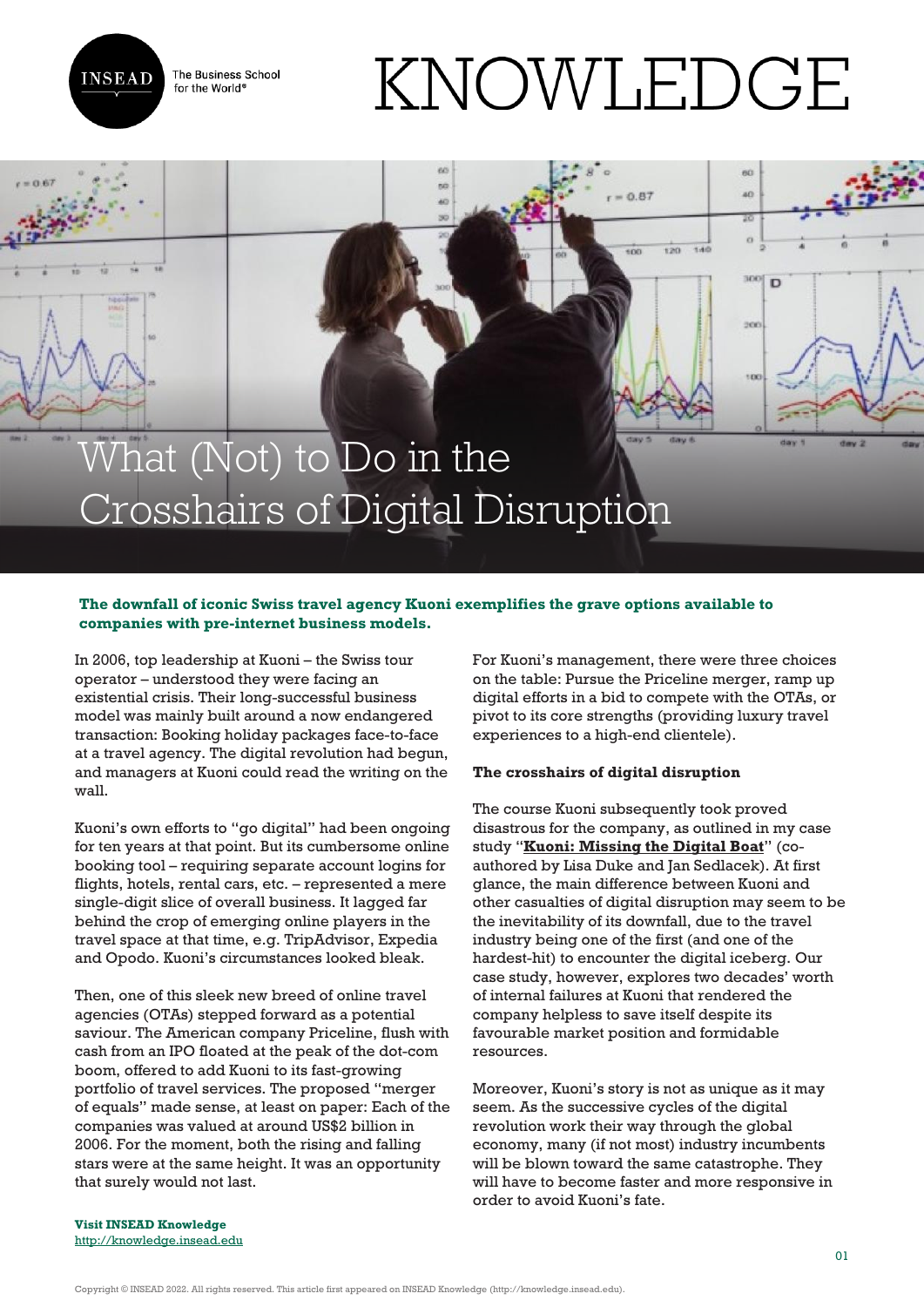#### **How Kuoni began**

To understand Kuoni's fall, you must first understand its former glory. Swiss readers (and many European ones) almost certainly need no introduction to the company. Its legacy dates to 1906, when Alfred Kuoni opened a travel agency in Zurich, initially as a subsidiary of the family's haulage business. In the post-World War II years, its name became synonymous in Switzerland with an escape from the mundane. Schoolteachers would chide students whose minds seemed to wander by asking whether they had "been on holiday with Kuoni".

But the advent of the internet brought dramatic changes to the travel industry. Hotels and airlines began to sell directly to customers from their own websites. Airlines subsequently cut commissions to travel agents, destroying their revenue model overnight. The impact on the demand side was huge: All of a sudden it was possible for consumers to compare rates and book flights themselves from the comfort of their own homes. Kuoni suffered from "boiling frog syndrome" – ignorance of the bigger picture and failure to change strategy in order to address these market threats. As Amazon's Jeff Bezos wrote in his 2017 letter to shareholders: "Big trends are not that hard to spot, but they can be strangely hard for large organisations to embrace."

Soon after the rise of the OTAs, Kuoni's tour operating revenues entered free fall. For many years, however, the management refused to recognise the reasons behind this decline. Year after year they found new excuses: the terror attacks of 9/11 and in Egypt, the market entry of big German competitors, a particularly sunny winter taking away people's lust for travel, and so on.

#### **Kuoni after 2006**

In the end, Kuoni spurned Priceline's offer to merge, believing that a bunch of websites barely eking out a profit could not possibly be worth US\$2 billion – to management's minds, the valuation must have been inflated.

Kuoni recognised the incredible growth rates in online business and made "going online" a top priority. But the company complacently proceeded with a "just add digital" strategy designed to add bells and whistles to its core business. Well into the 2010s, Kuoni continued printing holiday brochures with fixed prices as it had in the pre-internet days, even though the immediacy of digital allows for moment-to-moment price adjustments. Consequently, the company contractually bound itself to rates that were almost guaranteed to wind up uncompetitive.

On the tech side, Kuoni's lacklustre efforts to

overtake OTA competitors grew increasingly desperate. A chief digital officer was appointed for every business unit and a tech-savvy CEO oversaw it all, yet the company's expensive digital presence served only to highlight its shortcomings compared to digital-native OTAs. Instead of the core specialisation (i.e. extraordinary and highly individualised holiday experiences) that made Kuoni an icon in the first place, management continued to push a convenience- and price-based model like Priceline and Expedia. The vain attempts to compete on price while maintaining an aging IT infrastructure drew disaster closer and closer. By 2010, Kuoni had ceased providing value even to its shareholders.

To be sure, the company was aware it had lost touch with its customers and tried to fix the problem with new strategies, new values, re-branding, extensive customer research, omni-channel marketing and automation. Trendy marketing campaigns were launched, like the refurbishment of branded locations in an awkward attempt to pull in a hipster clientele. None of this, however, could compensate for the deep resistance to change at the heart of the company.

Then a final pair of enormous errors brought Kuoni's story to its unhappy conclusion. In 2010, a botched bid to overhaul the IT back-end saw the developers and support staff servicing the legacy system summarily fired before the new infrastructure was fully in place. The following year, Kuoni bought B2B hotel database Gulliver's Travel Associates (GTA) for US\$720 million, the most it had ever spent on an acquisition. There was only one problem: Despite its use of many online portals to distribute inventory, GTA was essentially just another middleman with a "digital in name only" (DINO) business model. Kuoni did not really know where and how they could create value for their customers.

After all these missteps, there was no going back. In 2015, the bulk of Kuoni's tour operating and travel agency business was sold to the **[DERTOUR](http://www.inboundreport.com/2015/07/01/rewe-group-consolidates-its-position-in-europe-with-kuoni-acquisition/)**, in the travel division of German cooperate conglomerate REWE Group.

Looking back, what's remarkable about Kuoni's decline is its seeming belief that it could become a digital company without reshaping the fundamentals of the organisation. As former Kuoni executive Jan Sedlacek has said, "Culture, when it comes to a true digital transformation, is like an auto-immune disease: If you inject the new DNA – and Kuoni surely tried to – the organisation will start to fight against itself."

#### **Missing the digital boat**

If they could have somehow foreseen what the next

**Visit INSEAD Knowledge** <http://knowledge.insead.edu>

Copyright © INSEAD 2022. All rights reserved. This article first appeared on INSEAD Knowledge (http://knowledge.insead.edu).